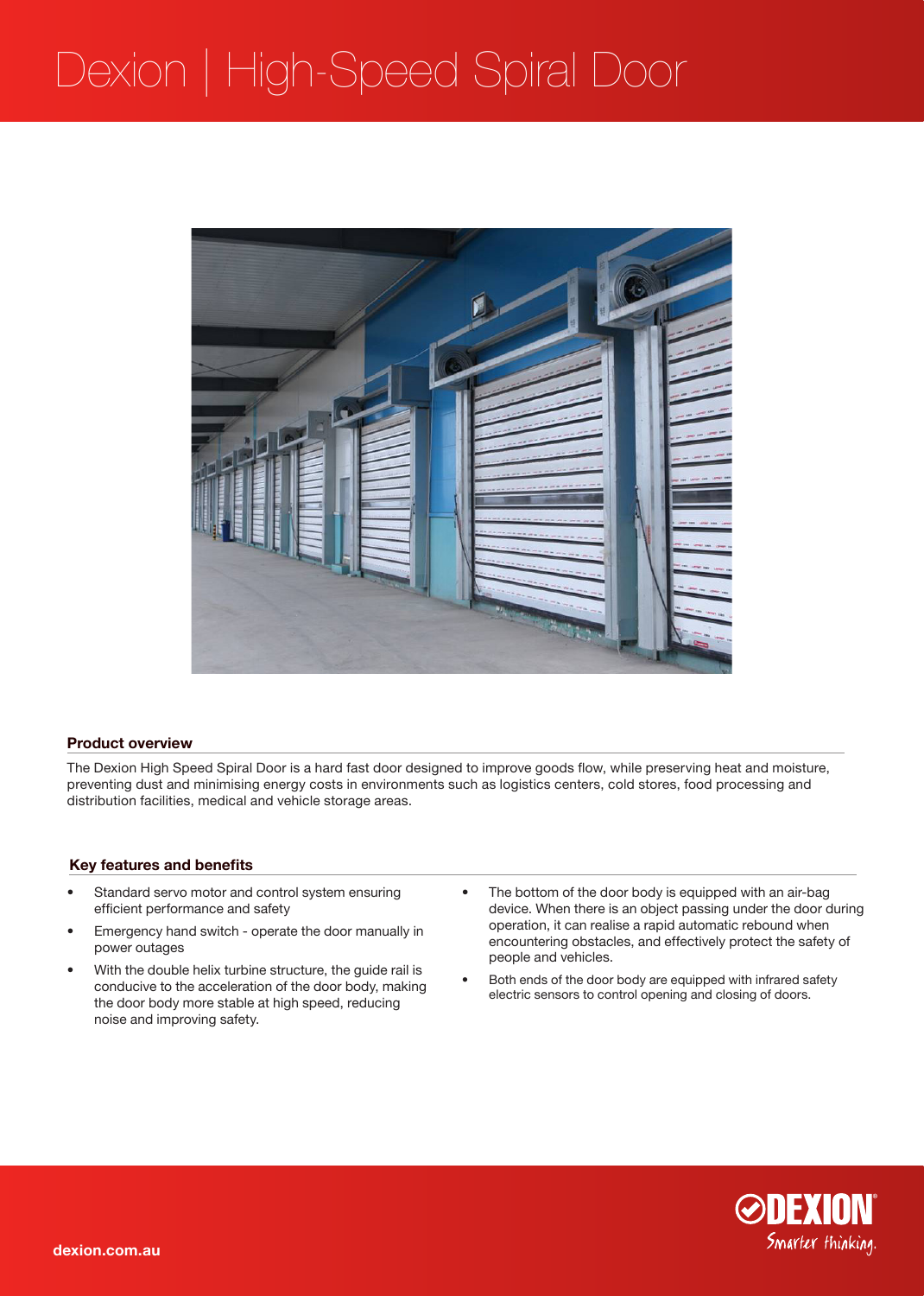# Dexion | High-Speed Spiral Door

### **Technical specifications**

## **High-speed Spiral Door - HS200 -** The largest size (WxH) 8000mm x 9000mm

| <b>Running Speed</b>   | $0.8$ m/s $\sim$ 2 m/s (Adjustable)                                                                             | Door Plank Material | The double-layer stretch aluminum<br>plate is made of one time composite,<br>and the middle is filled with<br>polyurethane foam. |
|------------------------|-----------------------------------------------------------------------------------------------------------------|---------------------|----------------------------------------------------------------------------------------------------------------------------------|
| <b>Wind Resistance</b> | Up to level 3 of national standard<br>(Relative deflection under 0.5kp wind<br>pressure $\langle L/180 \rangle$ |                     |                                                                                                                                  |
|                        |                                                                                                                 | Door Thickness      | 43mm, 80mm                                                                                                                       |
| <b>Water Tightness</b> | PN700pa                                                                                                         |                     |                                                                                                                                  |
|                        |                                                                                                                 | Auto-Control        | Infrared contraption / safety contact<br>base (standard)<br>remote control,<br>geomagnetic, radar                                |
| Air Tightness          | $0.62m^3 / (m^2 \times h)$                                                                                      |                     |                                                                                                                                  |
| Thermal Insulation     | Kw0.5W / $(m^2 \times K)$                                                                                       |                     |                                                                                                                                  |

## **Product Diagram**